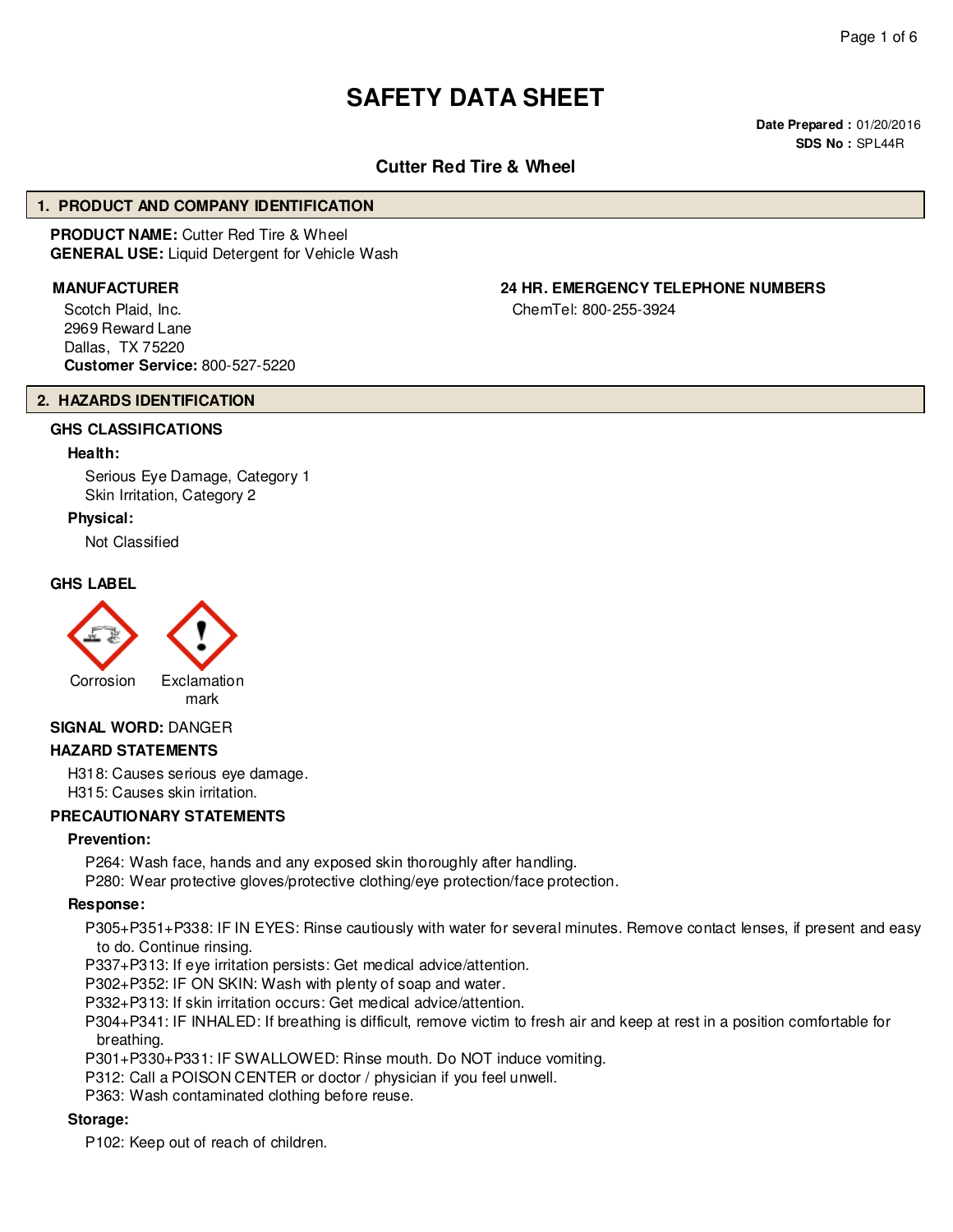P234: Keep only in original packaging.

# **Disposal:**

P501: Dispose of contents/container to an approved waste disposal plant.

# **3. COMPOSITION / INFORMATION ON INGREDIENTS**

| Chemical Name                                                        | $ Wt.\% $    | <b>CAS</b>      |
|----------------------------------------------------------------------|--------------|-----------------|
| Glycine, N,n'-1,2-ethanediylbis[n-(carboxymethyl)-, Tetrasodium Salt | $-5^{\circ}$ | 64-02-8         |
| Silicic Acid (H2SiO3), Disodium Salt                                 | $-5$         | 6834-92-0       |
| 2- Butoxyethanol                                                     | - 5          | 111-76-2        |
| Sodium C14-C16 Olefin Sulfonate                                      |              | $-5168439-57-6$ |

#### **4. FIRST AID MEASURES**

**EYES:** Hold eyelids apart and flush eyes with plenty of water for at least 15 minutes. Remove contact lenses if present.

**SKIN:** Wash with soap and water. Get medical attention if irritation develops or persists.

**INGESTION:** Do NOT induce vomiting. Never give anything by mouth to an unconscious person. Rinse mouth with water. Consult a physician.

**INHALATION:** Remove victim to fresh air. If irritation persists, get medical attention.

# **SIGNS AND SYMPTOMS OF OVEREXPOSURE**

**EYES:** Contact causes serious eye irritation and/or damage.

**SKIN:** Contact causes skin irritation.

**INGESTION:** May cause headache and nausea.

**INHALATION:** May cause irritation to mucous membranes.

**ACUTE EFFECTS:** Eye contact may cause stinging, tearing, redness and blurred vision. Skin contact may cause redness and pain.

**CHRONIC EFFECTS:** None known.

**NOTES TO PHYSICIAN:** Treat symptomatically

# **5. FIRE FIGHTING MEASURES**

**FLAMMABLE CLASS:** Not flammable or combustible

**EXTINGUISHING MEDIA:** Use dry chemical, carbon dioxide, water spray (fog) or foam when fighting fires involving this material. **EXPLOSION HAZARDS:** None known.

**FIRE FIGHTING PROCEDURES:** Use fire fighting measures that are appropriate for the local circumstance and the surrounding environment.

**FIRE FIGHTING EQUIPMENT:** Use personal protective equipment

**HAZARDOUS DECOMPOSITION PRODUCTS:** Oxides of Carbon, Sulfur, Nitrogen and Phosphorus

#### **6. ACCIDENTAL RELEASE MEASURES**

**SMALL SPILL:** After removal, flush contaminated area thoroughly with water.

LARGE SPILL: Dike spilled material or otherwise contain material to ensure runoff does not reach into soil, ditches, sewers and / or groundwater. Transfer material into suitable containers for proper disposal in accordance with local, state and federal regulations.

# **ENVIRONMENTAL PRECAUTIONS**

**WATER SPILL:** Do not allow material to contaminate waterways.

**LAND SPILL:** Do not allow material to contaminate the soil.

**GENERAL PROCEDURES:** Ensure clean-up is conducted by trained personnel only. Refer to protective measures listed in Sections 7 and 8.

**SPECIAL PROTECTIVE EQUIPMENT:** For personal protection see section 8.

**COMMENTS:** Inform appropriate managerial or supervisory personnel of all environmental releases. Prevent further leakage or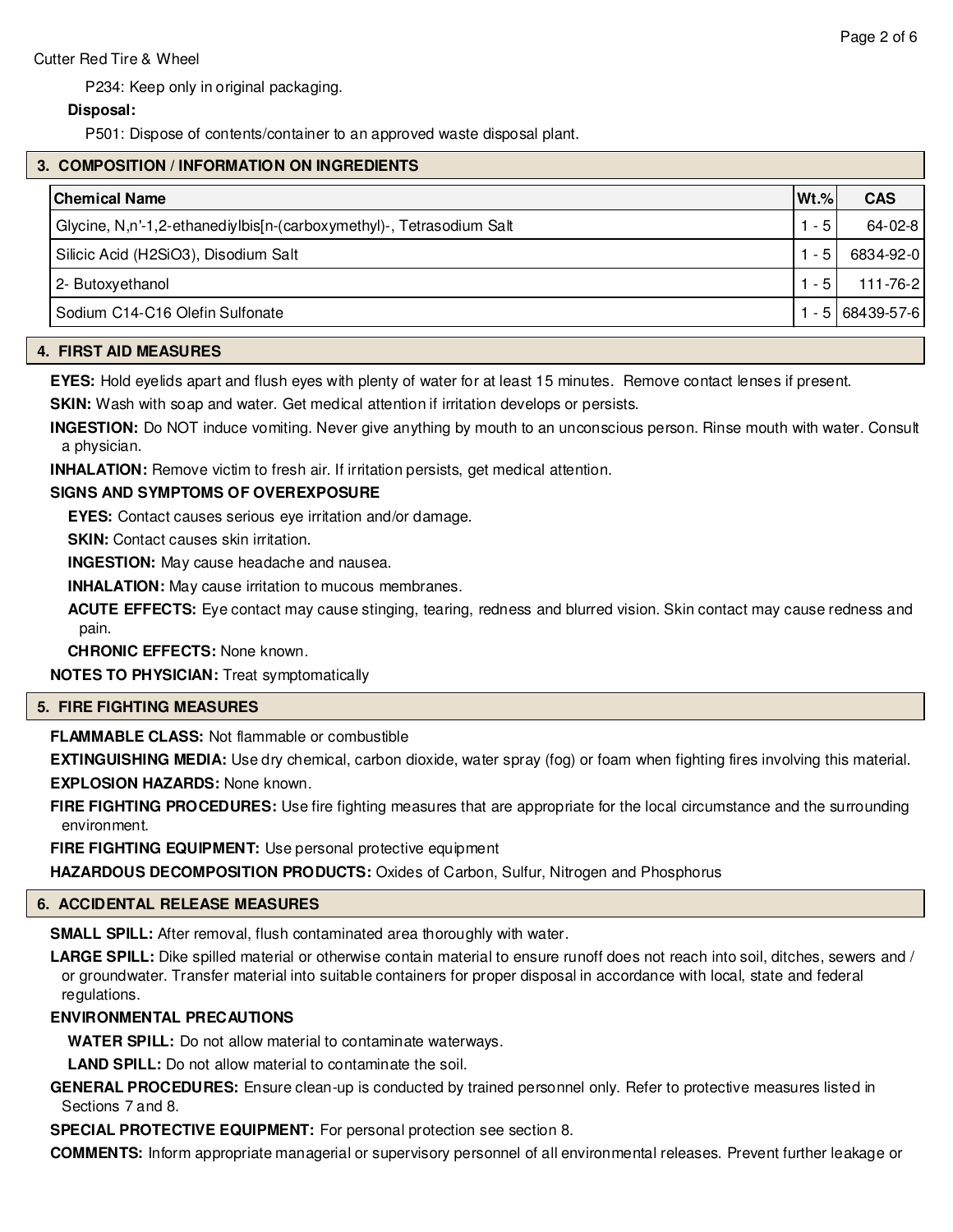spillage if safe to do so.

## **7. HANDLING AND STORAGE**

**GENERAL PROCEDURES:** Handle in accordance with good industrial hygiene and safety procedures. Use personal protection recommended in Section 8. Follow all product label instructions.

**HANDLING:** Wash face, hands and any exposed skin thoroughly after handling. Avoid breathing vapors or mists.

**STORAGE:** Keep out of reach of children. Store in original container in a cool, dry and well ventilated area.

# **8. EXPOSURE CONTROLS / PERSONAL PROTECTION**

#### **EXPOSURE GUIDELINES**

| OSHA HAZARDOUS COMPONENTS (29 CFR1910.1200) |             |                        |                   |                  |                   |                     |                   |
|---------------------------------------------|-------------|------------------------|-------------------|------------------|-------------------|---------------------|-------------------|
|                                             |             | <b>EXPOSURE LIMITS</b> |                   |                  |                   |                     |                   |
|                                             |             | <b>OSHA PEL</b>        |                   | <b>ACGIH TLV</b> |                   | <b>Supplier OEL</b> |                   |
| <b>Chemical Name</b>                        |             | ppm                    | mg/m <sup>3</sup> | ppm              | mg/m <sup>3</sup> | ppm                 | mg/m <sup>3</sup> |
| 2- Butoxyethanol                            | <b>TWA</b>  | 50                     | 240               | 20               | 97                | NL                  | <b>NL</b>         |
|                                             | <b>STEL</b> |                        |                   |                  |                   | <b>NL</b>           | <b>NL</b>         |
| Sodium C14-C16 Olefin Sulfonate             | <b>TWA</b>  |                        |                   |                  |                   | <b>NL</b>           | <b>NL</b>         |
|                                             | <b>STEL</b> |                        |                   |                  |                   | NL                  | <b>NL</b>         |

## **ENGINEERING CONTROLS:** None usually needed.

# **PERSONAL PROTECTIVE EQUIPMENT**

**EYES AND FACE:** Safety glasses with side shields.

**SKIN:** Chemical resistant gloves.

**RESPIRATORY:** No personal respiratory equipment normally required.

**PROTECTIVE CLOTHING:** Wear suitable protective clothing to prevent contact with skin.

**WORK HYGIENIC PRACTICES:** Wash contaminated clothing before reuse. Wash face, hands and any exposed skin thoroughly after handling.

**OTHER USE PRECAUTIONS:** Protective clothing and equipment should be in accordance with 29 CFR 1910.132 and 1910.133. **COMMENTS:** Eyewash stations and safety showers should always be in place where chemicals are handled and stored.

# **9. PHYSICAL AND CHEMICAL PROPERTIES**

**PHYSICAL STATE:** Liquid **ODOR:** Mild Solvent **ODOR THRESHOLD:** No data available for this mixture. **APPEARANCE:** Clear liquid **COLOR:** Red **pH:** 12.5 to 13.5 (full strength) PERCENT VOLATILE: (w/w) 80-90% mostly as water. **FLASH POINT AND METHOD:** Non Flammable **FLAMMABLE LIMITS:** NA = Not Applicable **AUTOIGNITION TEMPERATURE:** No data available for this mixture. **VAPOR PRESSURE:** No data available for this mixture. **VAPOR DENSITY:** No data available for this mixture. **BOILING POINT:** Near that of water **FREEZING POINT:** Near that of water. **THERMAL DECOMPOSITION:** No data available for this mixture. **SOLUBILITY IN WATER:** Complete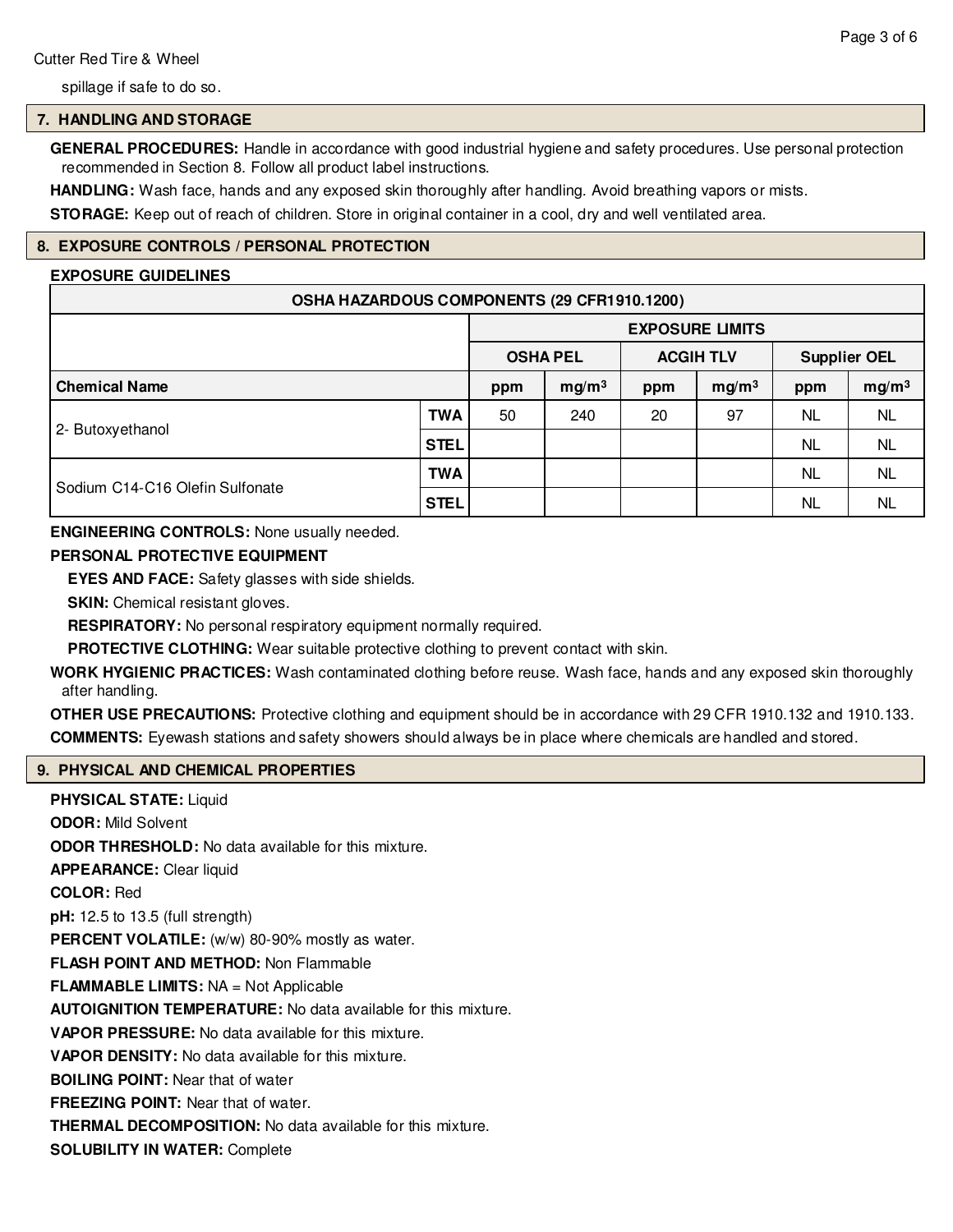**EVAPORATION RATE:** Near that of water. **SPECIFIC GRAVITY:** 1.08 to 1.090 g/ml **VISCOSITY:** Water thin. **(VOC):** 1.000 to 5.000 (Weight %) **OXIDIZING PROPERTIES:** This product is not classified as oxidizing

# **10. STABILITY AND REACTIVITY**

**REACTIVITY:** Stable under normal conditions.

**HAZARDOUS POLYMERIZATION: Will not occur.** 

**STABILITY:** Stable under normal conditions.

**CONDITIONS TO AVOID:** Excessive heat or cold.

**POSSIBILITY OF HAZARDOUS REACTIONS:** No dangerous reaction known under conditions of normal use.

**HAZARDOUS DECOMPOSITION PRODUCTS:** Oxides of Carbon, Sulfur, Nitrogen and Phosphorus.

**INCOMPATIBLE MATERIALS:** Strong oxidizing agents, acids and bases.

## **11. TOXICOLOGICAL INFORMATION**

#### **ACUTE**

| <b>Chemical Name</b>                                                 | ORAL $LD_{50}$              | <b>DERMAL LD<sub>50</sub></b>    | <b>INHALATION</b><br>$LC_{50}$  |
|----------------------------------------------------------------------|-----------------------------|----------------------------------|---------------------------------|
| Glycine, N,n'-1,2-ethanediylbis[n-(carboxymethyl)-, Tetrasodium Salt | 3030 mg/kg<br>(rat)         | $> 5000$ mg/kg<br>(rabbit)       | Not determined                  |
| Silicic Acid (H2SiO3), Disodium Salt                                 | 600 mg/kg (rat)             | No data                          | No data                         |
| 2- Butoxyethanol                                                     | 1300 mg/kg<br>(rat)         | $>$ 2000 mg/kg<br>(rat)          | 4.9 mg/l (rat)<br>Aerosol       |
| Sodium C14-C16 Olefin Sulfonate                                      | 2079 to 2340<br>mg/kg (rat) | 6300 to 160000<br>mg/kg (rabbit) | 52 to 206 mg/l<br>(rat) Aerosol |

**EYE EFFECTS:** Causes serious eye irrtation and/or damage.

# **SKIN EFFECTS: Causes skin irritation.**

**CHRONIC:** Health injuries are not known or expected under normal use.

# **CARCINOGENICITY**

| <b>Chemical Name</b> | <b>IARC</b><br><b>Status</b> | <b>Other</b>         |
|----------------------|------------------------------|----------------------|
| 2- Butoxyethanol     | Group 3                      | <b>ACGIH</b><br>(A3) |

**IARC:** IARC (Group 3) components are "not classifiable as human carcinogens"

**NTP:** No ingredient in this product is present at levels greater than or equal to 0.1% is identified as a known or anticipated carcinogen by NTP.

**OSHA:** No ingredient in this product is present at levels greater than or equal to 0.1% is identified as a carcinogen or potential carcinogen by OSHA.

**Notes:** ACGIH (A3) - Animal Carcinogen

**REPEATED DOSE EFFECTS:** No data available for this mixture.

**IRRITATION:** Skin and eve irritation.

**SENSITIZATION:** No data available for this mixture.

**NEUROTOXICITY:** No data available for this mixture.

**GENETIC EFFECTS:** No data available for this mixture.

**REPRODUCTIVE EFFECTS:** No data available for this mixture.

**TARGET ORGANS:** No data available for this mixture.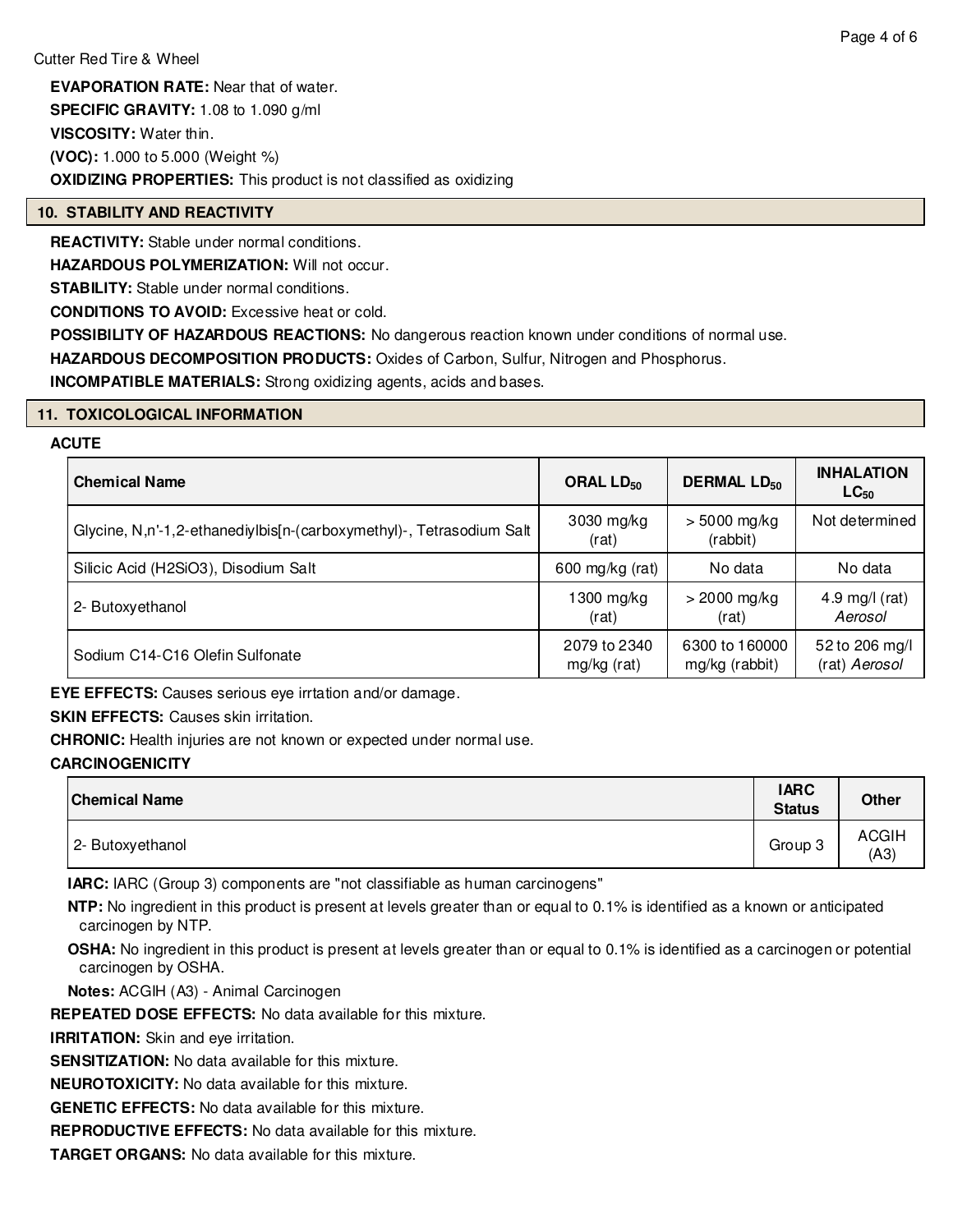**TERATOGENIC EFFECTS:** No data available for this mixture. **MUTAGENICITY:** No data available for this mixture.

**SYNERGISTIC MATERIALS:** No data available for this mixture.

#### **12. ECOLOGICAL INFORMATION**

**ECOTOXICOLOGICAL INFORMATION:** This product is not classified as environmentally hazardous. However, this does not exclude the possibility that large or frequent spills can have a harmful or damaging effect on the environment.

**BIOACCUMULATION/ACCUMULATION:** The potential for bioconcentration in organisms is low.

**DISTRIBUTION:** Not determined for this mixture.

#### **AQUATIC TOXICITY (ACUTE)**

**96-HOUR LC50:** Not determined for this mixture.

**48-HOUR EC50:** Not determined for this mixture.

**96-HOUR EC50:** Not determined for this mixture.

**CHEMICAL FATE INFORMATION:** This product is expected to be readily biodegradable.

#### **13. DISPOSAL CONSIDERATIONS**

**DISPOSAL METHOD:** Follow all Federal, State and Local Regulations appropriate for this material.

**PRODUCT DISPOSAL:** Wastewater resulting from this product should be directed to a proper waste water treatment facility.

**EMPTY CONTAINER:** Empty containers should be taken to an approved waste handling site for recycling or disposal. Do not reuse empty containers.

#### **14. TRANSPORT INFORMATION**

#### **DOT (DEPARTMENT OF TRANSPORTATION)**

**PROPER SHIPPING NAME:** Not regulated as dangerous goods.

#### **ROAD AND RAIL (ADR/RID)**

**PROPER SHIPPING NAME:** Not regulated as dangerous goods.

**COMMENTS:** The shipper / consignor / sender is responsible to ensure that the packaging, labeling and markings are in compliance with the selected mode of transport.

#### **15. REGULATORY INFORMATION**

#### **UNITED STATES**

#### **SARA TITLE III (SUPERFUND AMENDMENTS AND REAUTHORIZATION ACT)**

**311/312 HAZARD CATEGORIES:** Acute Health Hazard

**FIRE:** No **PRESSURE GENERATING:** No **REACTIVITY:** No **ACUTE:** Yes **CHRONIC:** No

#### **EPCRA SECTION 313 SUPPLIER NOTIFICATION**

| Chemical Name    | $Wt$ .%    | CAS            |
|------------------|------------|----------------|
| 2- Butoxyethanol | $\sqrt{2}$ | $111 - 76 - 2$ |

#### **302/304 EMERGENCY PLANNING**

**EMERGENCY PLAN:** No chemicals in this product are subject to the reporting requirements of SARA Title III, Section 302.

#### **CERCLA (COMPREHENSIVE ENVIRONMENTAL RESPONSE, COMPENSATION, AND LIABILITY ACT)**

**CERCLA REGULATORY:** Not listed.

#### **TSCA (TOXIC SUBSTANCE CONTROL ACT)**

**TSCA REGULATORY:** All ingredients are listed.

**CALIFORNIA PROPOSITION 65:** This product contains trace amounts of Ethylene Oxide. CAS# 75-21-8

**OSHA HAZARD COMM. RULE:** This product is a "Hazardous Chemical" as defined by the OSHA Hazard Communication Standard, 29 CFR 1910.1200.